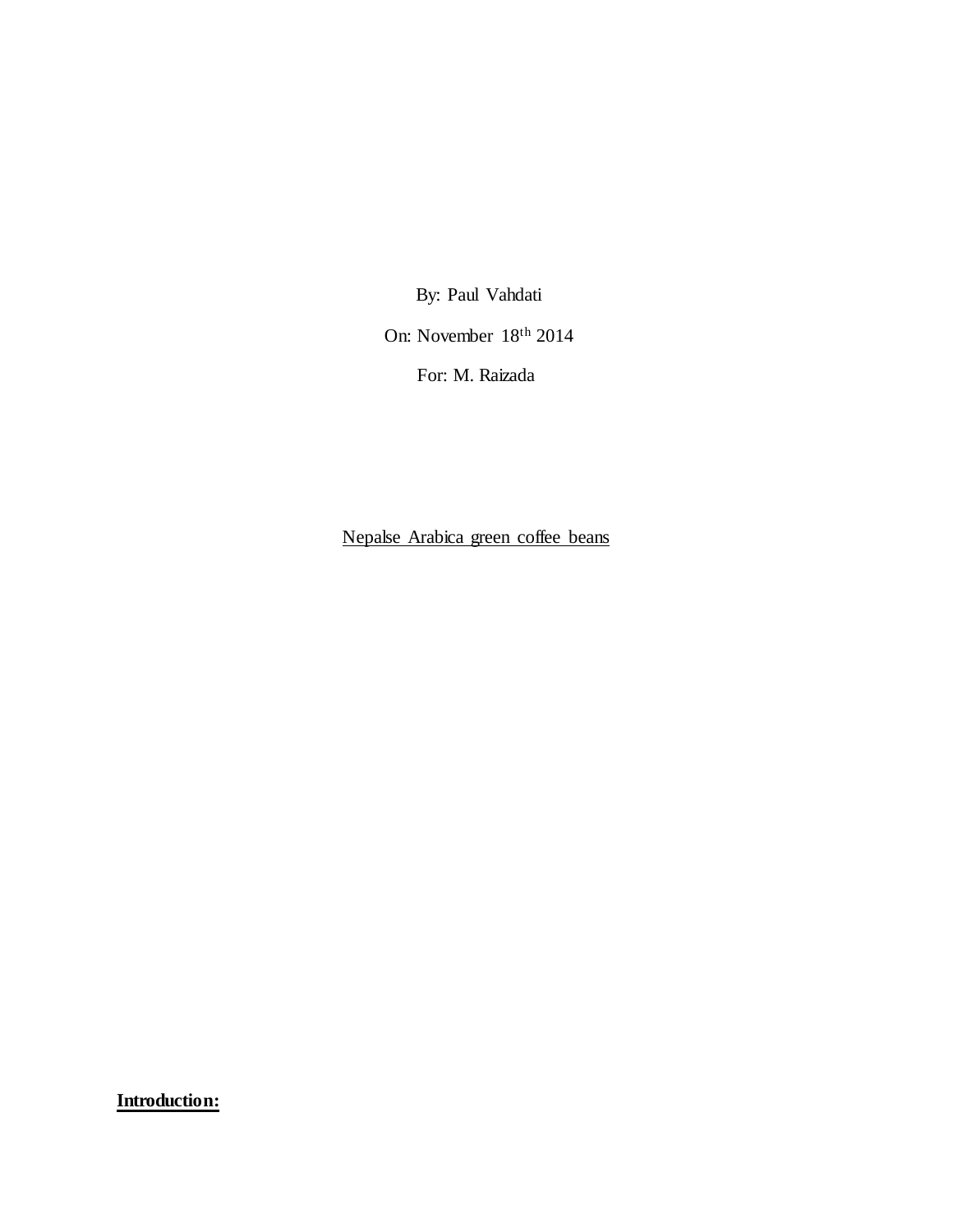In Nepal the Arabica green coffee bean (*Coffea arabica*) provides the region with an exciting glimmer of hope for its rural farmers. Based on studies Nepalese coffee has been shown to be climatically and genetically of superior quality when compared to others on the market. This crop has potential for the international market, and its export has the potential to benefit local farmers (Poudel, 2005).

## **Economic Benefits to hillside farmers:**

Coffee is a relatively new crop in Nepal, so its potential is exciting given the benefits the region has seen so far, with inadequate support in terms of government funding and research. Coffee plays a significant role in the Nepalese economy; its economic potential is evident given that Nepalese Arabica beans have a relatively higher price structure than the competition (Subedi, 2010). Coffee is seen as a high value / low volume cash crop, meaning that especially for midhill farmers with less land, this is a much better alternative compared to cereals. So other than the fact that coffee is a profitable crop, it provides economic benefits in other ways. For example, the need for labour to pick the fruit is one prime example of how coffee farming would promote the development of employment in rural areas (Subedi, 2010). Other economic benefits can be seen in the fact that there is a low cost of entering into coffee production for rural farmers, given that the Nepalese climate and soil grants them the ability to grow coffee without the use of synthetic fertilizers and pesticides. An interesting fact to add also is that since coffee production and processing technologies are still being developed and investigated, this means that with proper research and government funding, farmers' yields and the quality of the product have the ability to increase which provides a benefit if action is taken to make use of the area's potential (Subedi, 2010).

## **Inputs required:**

The inputs required to cultivate these beans is extremely minimal as is demonstrated by the Nepalese mid-hill farmers; however there are inputs which could increase their yields as well as maintain proper soil conservation. One input can be seen in technology and this requires extension either through government or farmer to farmer, where an agent or farmer instructs another farmer on better methods of drying or sorting to relate it to the coffee beans (Juo  $\&$ Thurow). Other inputs can be seen as physical measures to promote steepland farming, such as rock barriers and water ways to promote resource efficiency and sustainability however these require a great amount of labour especially since they are being constructed on a slope, mulch is also an input worth implementing since it hinders soil erosion (Shrestha, 2006).

## **Environmental sustainability:**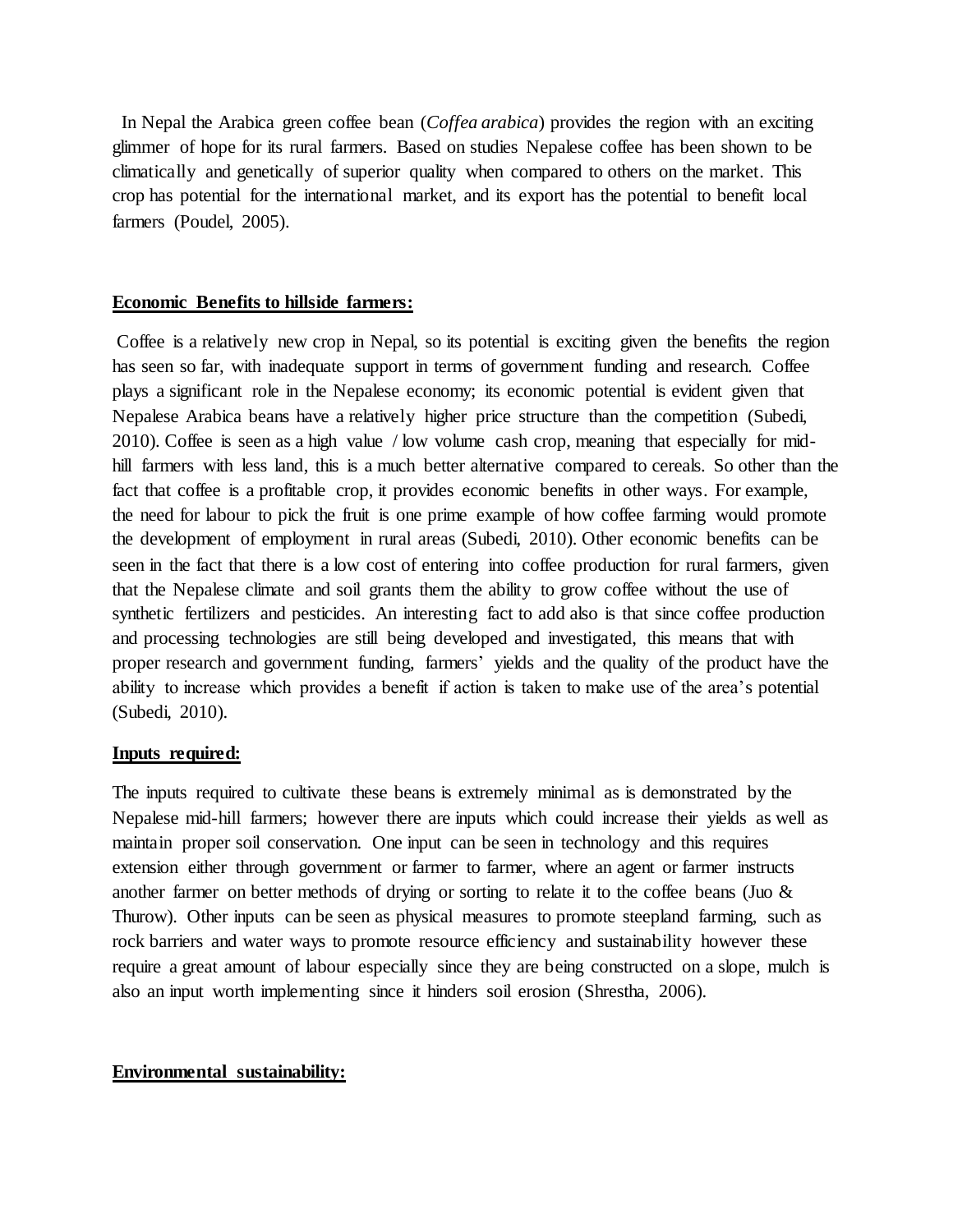Nepalese methods of farming are organic in their nature, meaning they use few inputs, and generally rely on physical labour and indigenous knowledge passed down. As stated previously coffee is cultivated with no use of synthetic fertilizer or pesticides but this only relates to the growth of the product (Subedi, 2010). Following growth, harvesting of the bean involves removing the fruit and drying the bean to prepare it for export, and there are two methods. One method is called the dry process, where the farmer literally gathers all the fruit once they are ripe and lays them out to dry in the sun, afterwards removing the exteriors and harvesting the beans. This method is less costly to the farmers but produces much lower quality beans since there is really no quality control since all are dried and husked. Nevetheless, this process is extremely sustainable as it requires no resources other than the sun and no need for a large facility. The second method is called the wet method, which is much more intense with higher costs but in turn produces a more valuable and acceptable trade item for the world market. This process involves a floatation method where the fruits are placed in water and their quality determined by their density where those that sink to the bottom are discarded. This method uses a lot of water which would be regarded as being wasteful, but given how the crops are grown and hand-picked, this usage is granted and this does not mean that new, more sustainable ways cannot be developed with proper research (Subedi, 2010).

#### **Export Potential:**

Coffee is the world's most popular beverage after water and the second most traded commodity after oil, hence there is great international export potential for the Arabica green coffee bean from the mid-hills of Nepal (Subedi, 2010). In wealthier nations, specialty coffee is becoming increasingly popular. There is a niche market for organic and specialty coffee, one that possesses a lot of potential for the organic farmers of Nepal (Subedi, 2010). There are however some barriers to export that are being experienced by Nepalese farmers and that is mainly the inconsistency in quality, due largely to the fact that they do not have the proper equipment or resources due to their poor financial position and lack of government support. In that sense there must be some government action to enforce quality standards as well as provide the means to either pay for or have those services such as wet processing subsidized because in the end it benefits the government and local economy. Another barrier to export is the low quantity of supply and this is due to two main factors, one being the poor economic conditions of the farmers and the other being that since it is a fairly new crop, farmers who are beginning to expand its production are forced to wait a 7 year period for the trees to reach maturity (Kattle, Jena, & Grote). Potential buyers would include food stores specialising in organic foods such as the Stone Store in Guelph, Canada, which is the exact type of niche store where the Arabica beans of Nepal could flourish. This store can be reached by telephone or email, and their address is 14 Commercial Street, Guelph, Ontario, N1H 2T7.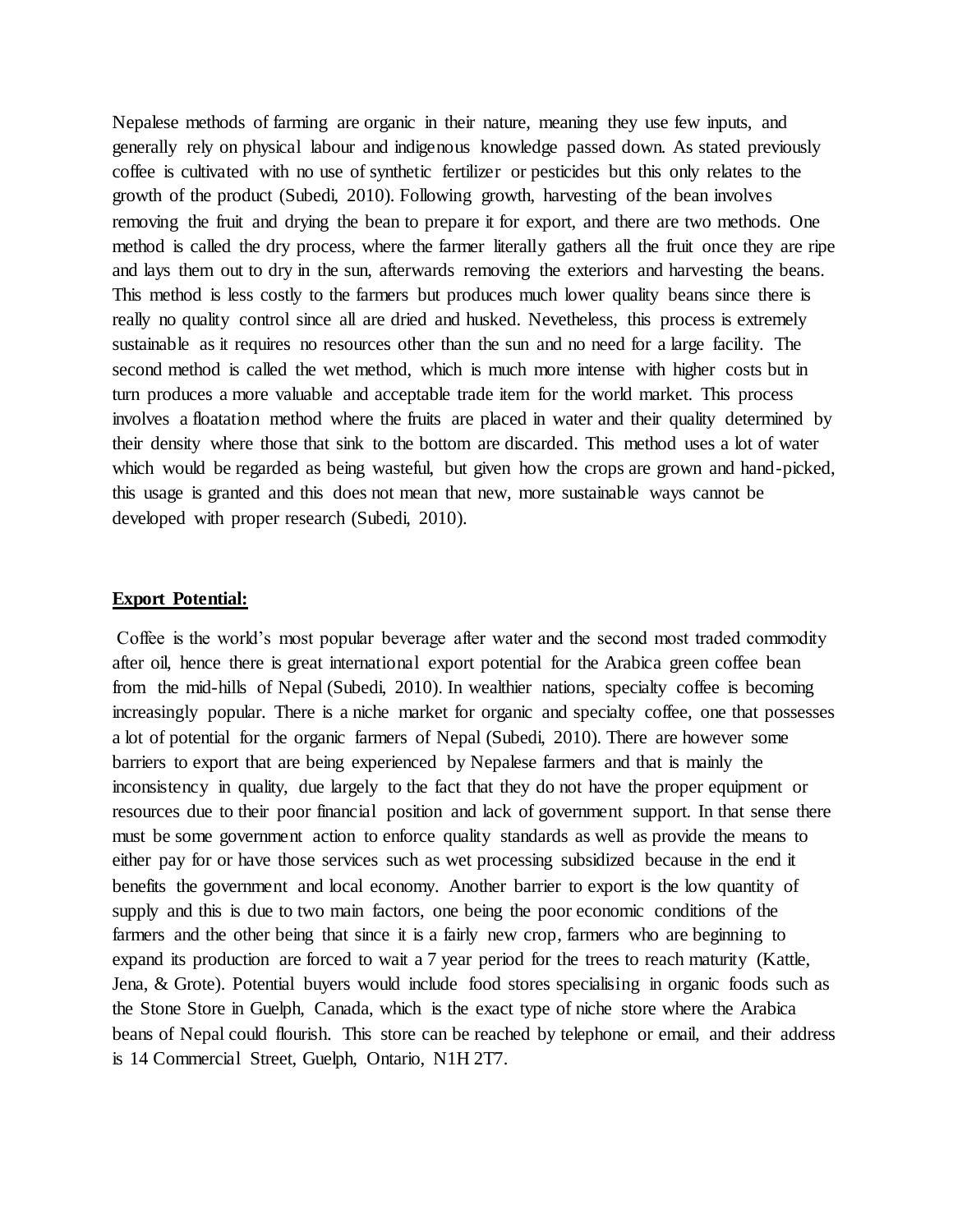# **Conclusion:**

In conclusion, the Arabica green coffee bean provides an excellent solution to many social issues affecting rural farmers such as poverty and lack of education. If government subsidies and programs are put in place to provide opportunities for these farmers, such as marketing programs and workshops, proper seed banks, and extension programs, many of the problems plaguing farmers would be solved or at least made manageable.

**Bibliography:**